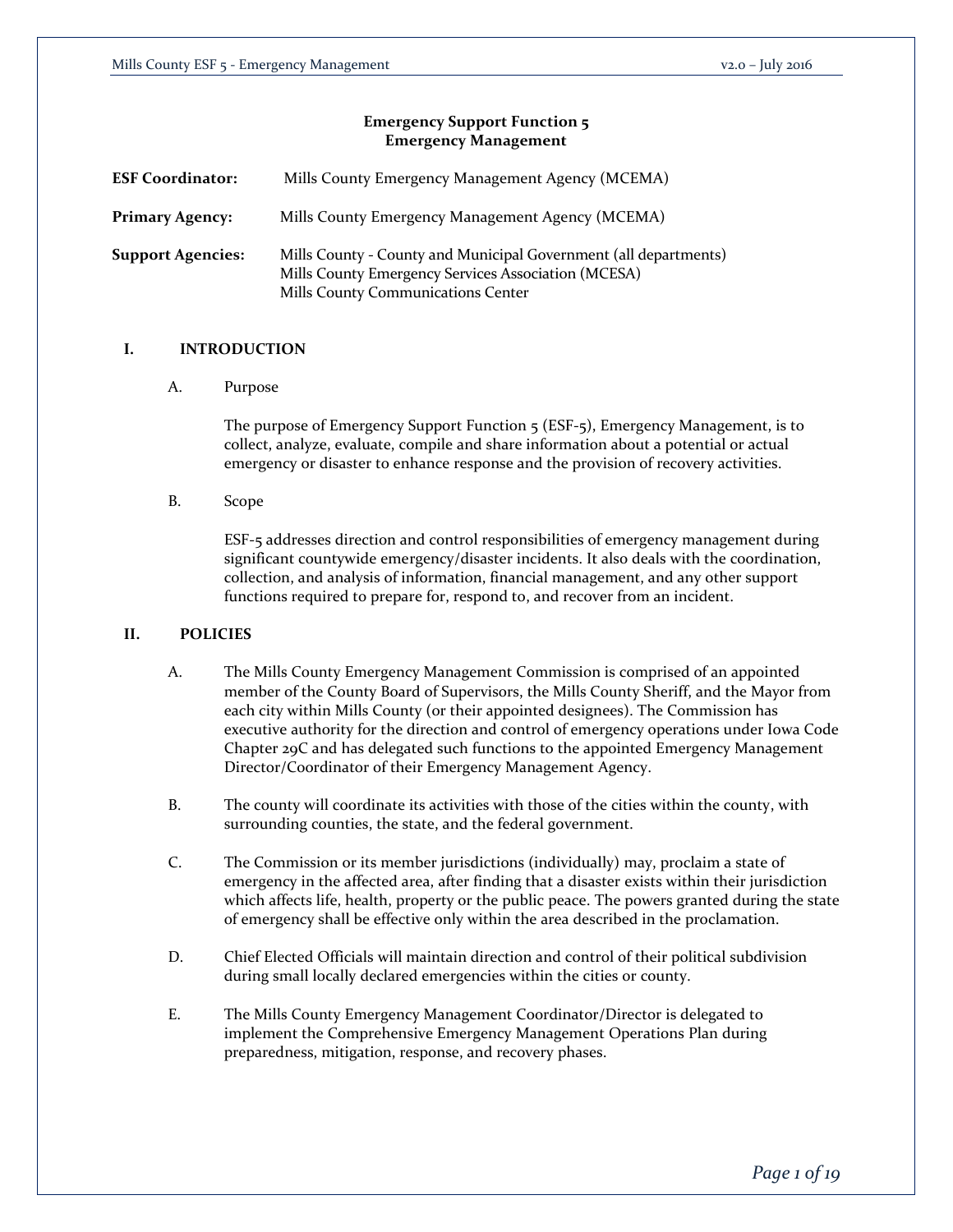- F. The Emergency Operations Center (EOC) will operate and assist Incident Command according to National Incident Management System (NIMS) and Incident Command System (ICS) principles.
- G. Primary and support agencies will participate in drills and exercises to test existing plans and procedures.
- H. With MCEMA/EOC and Mills County Communications, all county and municipal agencies will maintain, up-to-date contact lists on essential personnel and resource typing information on their equipment.
- I. Primary and support agencies will participate in post-disaster briefings and development of an After Action Report.
- J. Continuity of Government:

The Mills County Supervisors, county departments, mayors, and executive heads of agencies will have successors to assure continuity of leadership and operations. They will assure that all successors to their respective positions are aware of their emergency responsibilities and have the authority to fulfill those emergency responsibilities.

- 1. Each incorporated city shall identify their continuity of government flow of succession and provide it to the emergency management agency.
- 2. All departments and agencies of the county shall identify records essential for continuity and preservation of government and provide for their protection according to agency/department Continuity of Operations Plans.

## **III. CONCEPT OF OPERATIONS**

- A. General
	- 1. ESF-5 may be activated by the emergency management coordinator or at the request of a local government official in anticipation of or immediately following an emergency or disaster affecting any part of the county.
	- 2. ESF-5 shall serve as the single point of coordination between local jurisdictions, Iowa Homeland Security and Emergency Management (HSEMD), EOC Operations, and Incident Command.
	- 3. The channel for requesting assistance from contiguous counties, IMAC resources, state or federal resources shall be through the EOC.
	- 4. The EOC, staffed by the emergency management agency, and other ESF personnel as required, will coordinate support to Incident Command and provide situation reports to HSEMD, as needed.
- B. Organization
	- 1. The MCEMA is the lead agency for day-to-day emergency management services for Mills County and its municipalities. Both the office and EOC are located at 418 Sharp Street, Glenwood, Iowa (Mills County Courthouse).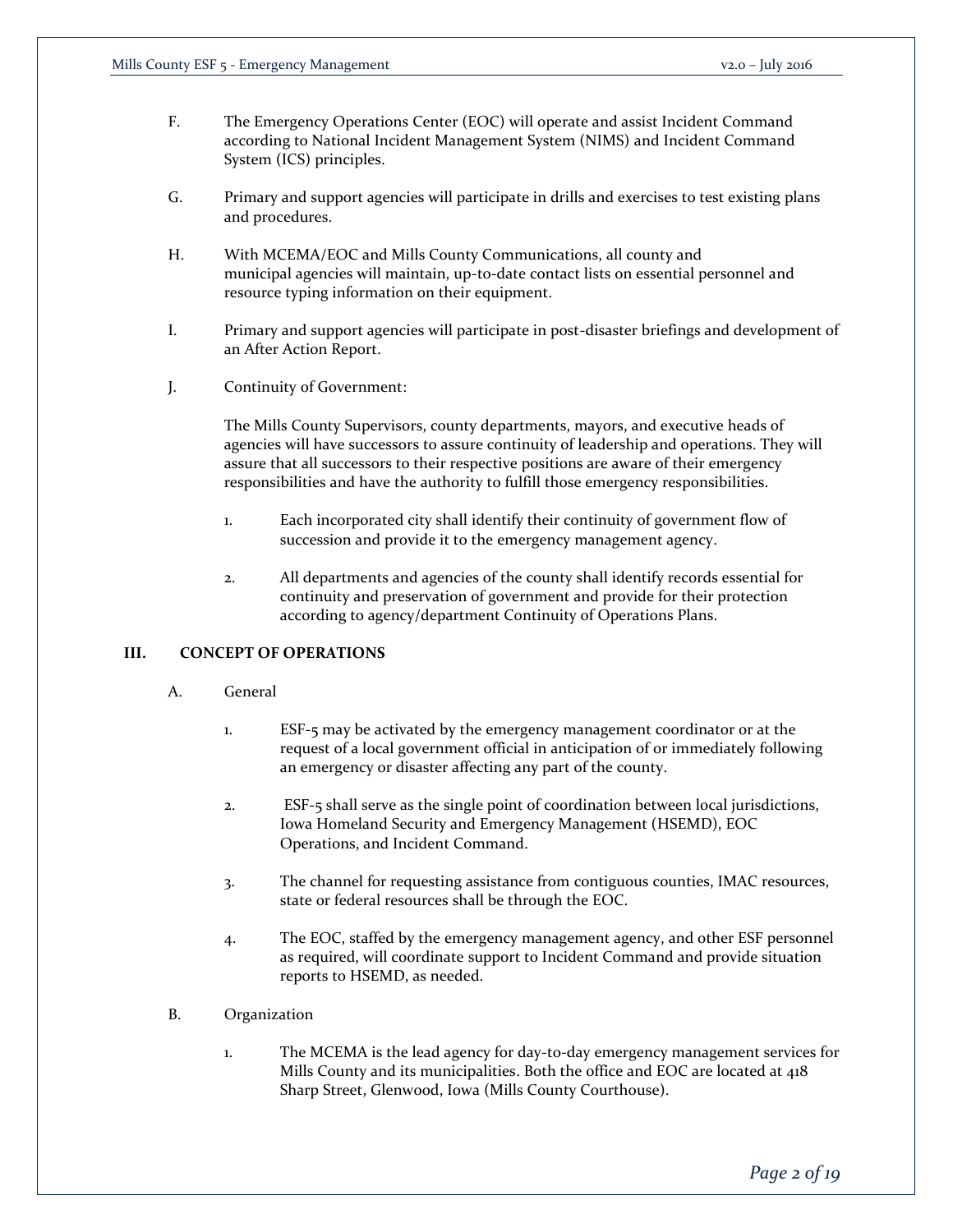2. During a disaster of countywide significance, (i.e., major winter or summer storms), an Area Command may be activated to oversee the management of multiple incidents. Area Command may be Unified and work directly with Incident Commanders at multiple Incident Command Posts to implement multiagency coordination and decision making.

# C. Phases of Emergency Management The following activities will be performed by county, city, and private organizations as appropriate:

- 1. Mitigation Activities
	- a. Identify potential mitigation opportunities from previous damage assessments.
	- b. Apply for funding through federal and state pre- and post-disaster mitigation grant programs for mitigation measures identified in hazard mitigation plans.
	- c. Provide education and awareness to jurisdictions and the public sector including businesses, private non-profit groups as well as the general public.
- 2. Preparedness Activities
	- a. Develop and maintain SOP's and other procedures necessary to support agencies that operate in the EOC.
	- b. Maintain and update critical computer systems as resources are available, including maps, critical facility information, evacuation studies, demographics, and critical county data.
	- c. Establish and maintain contact with designated representatives from municipalities.
	- d. Regularly review and identify deficiencies in plans and determine appropriate corrective action.
	- e. Update Hazard Identification Vulnerability Analysis.
	- f. Develop and maintain Geographical Information System (GIS) capabilities to support emergency management functions.
	- g. Provide and maintain information in support of state/federal agencies, local governments, and voluntary organizations to coordinate ESF-5.
	- h. Establish and maintain the EOC duty roster.
- 3. Response Activities
	- a. Coordinate with county/local governments on emergency response activities.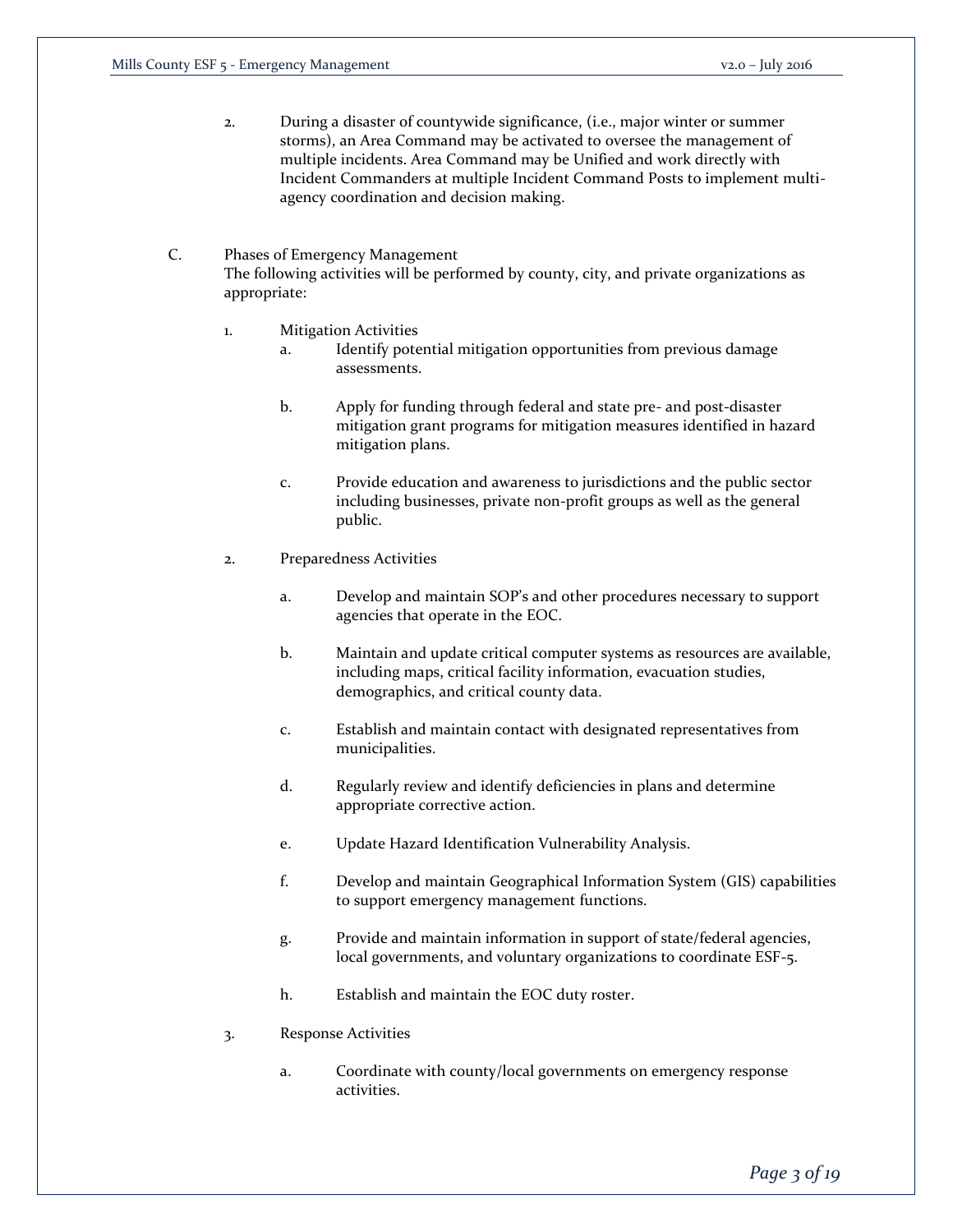- b. Activate county EOC and staff ESFs as necessary.
- c. Contact HSEMD duty officer and submit situation reports as appropriate.
- d. Collect, verify, analyze, and disseminate incident information as needed.
- e. Monitor mutual aid activities including private organization assets.
- f. Continue to coordinate with Incident Command to determine the extent and location of damage to people and property.
- g. Assist with or monitor public information activities (See ESF-15, Public Information).
- h. Receive and process requests from local jurisdictions for specific state and federal emergency and disaster related assets and services.
- i. Conduct regular briefings for EOC staff.
- 4. Recovery Activities
	- a. Collect and process information concerning recovery activities while the response phase of the disaster is ongoing.
	- b. Coordinate with local/county officials on short-term and long-term recovery operations and recovery planning (See ESF-14, Recovery).
	- c. Compile and verify preliminary damage assessment information from preliminary damage assessments (PDA).
	- d. Coordinate with state and federal assets to support local jurisdictions in need of supplemental emergency or disaster assistance.
	- e. Activate county recovery operations and request volunteers as appropriate.
	- f. Track reimbursement expenses.
	- g. Conduct after-action critique of the overall response and recovery efforts.

## **IV. RESPONSIBILITIES**

- A. Emergency Management Commission
	- 1. The Emergency Management Commission has the overall authority and responsibility for all emergency response and disaster coordination.
	- 2. In an emergency or disaster, the Chief Elected Official or their designee report to the EOC to provide policy decisions as needed. When multiple political subdivisions within the county are affected, these officials will form the Executive Policy Group and formulate common policies, as appropriate.
- B. Mayors/Board of Supervisors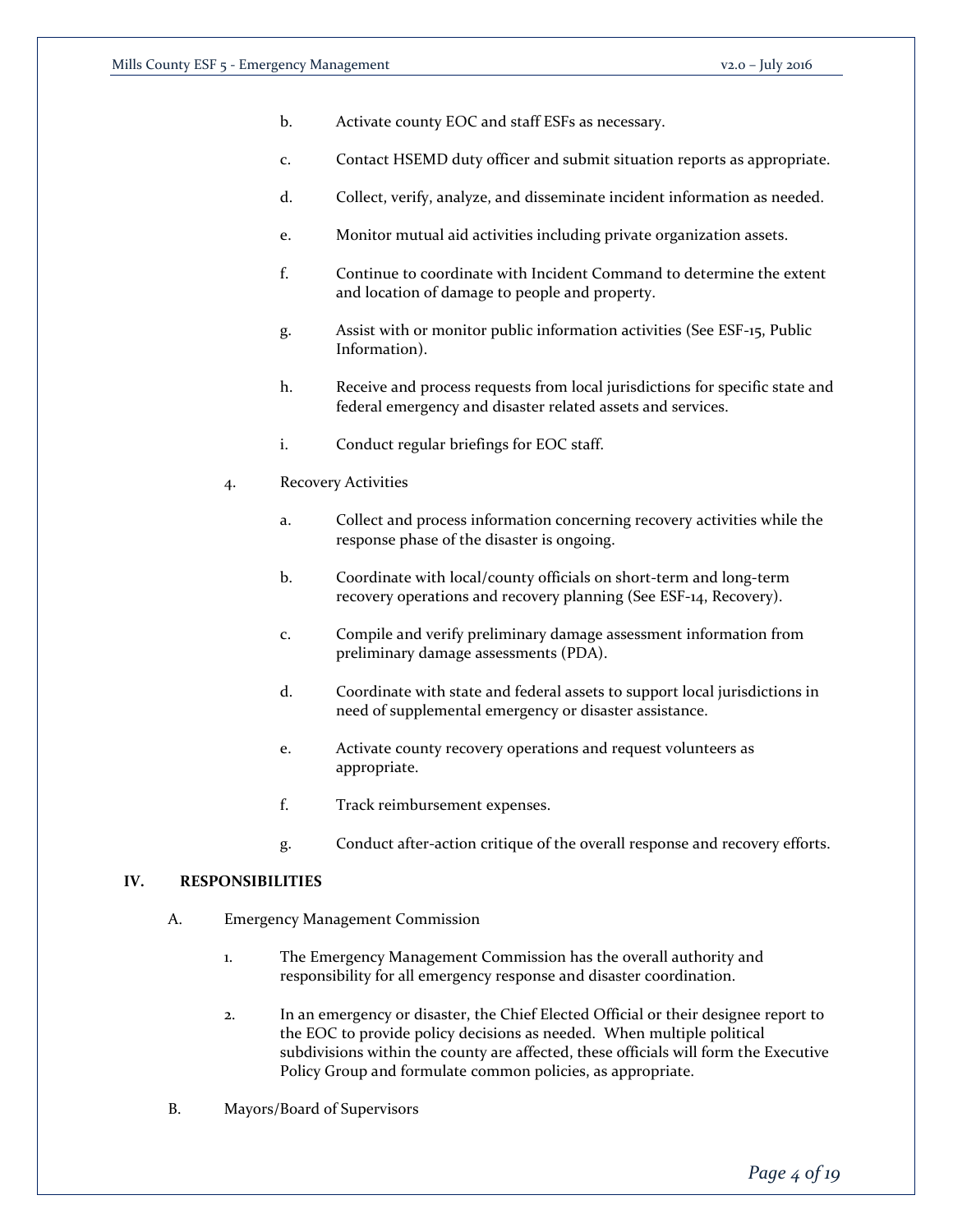- 1. The Mayors and Board of Supervisors establish policy and make major decisions regarding emergency operations within their jurisdiction. These officials designate emergency duties for department heads and make declarations of emergency for their own jurisdiction.
- 2. During incidents of countywide significance, elected officials from affected jurisdictions, or their designee, will participate in the Executive Policy Group.
- C. Mills County Emergency Management Agency
	- 1. Manage the administration and operations of the EOC.
	- 2. Coordinate planning activities including immediate, short term and long range planning.
	- 3. Coordinate overall staffing of EOC emergency management activities including activating ESFs.
	- 4. Facilitate obtaining legal counsel when needed during times of EOC activation.
	- 5. Support county emergency communication activities (See ESF-2, Communications).
	- 6. Establish communications with Incident Command and HSEMD.
	- 7. Support ICS at the local response level and provide resources as appropriate.
	- 8. Coordinate the activities of ESF-15, Public Information, and support the Public Information Officer when activated.
	- 9. Conduct regular briefings and prepare situation reports for EOC staff, other agencies, and HSEMD.
	- 10. Prepare for recovery activities.
	- 11. Coordinate countywide damage assessments including the preliminary damage assessment (PDA).
	- 12. Maintain situation reports on recovery efforts.
	- 13. Coordinate ESF working groups to review and update plans.
	- 14. Conduct after-action critique of the overall response recovery efforts and develop improvement plans with the ESF working groups.
	- 15. Deactivate EOC operations as appropriate and downgrade activation status.
- D. Primary Support Agencies
	- 1. Develop/maintain Memorandums of Understanding (MOUs) and mutual aid agreements.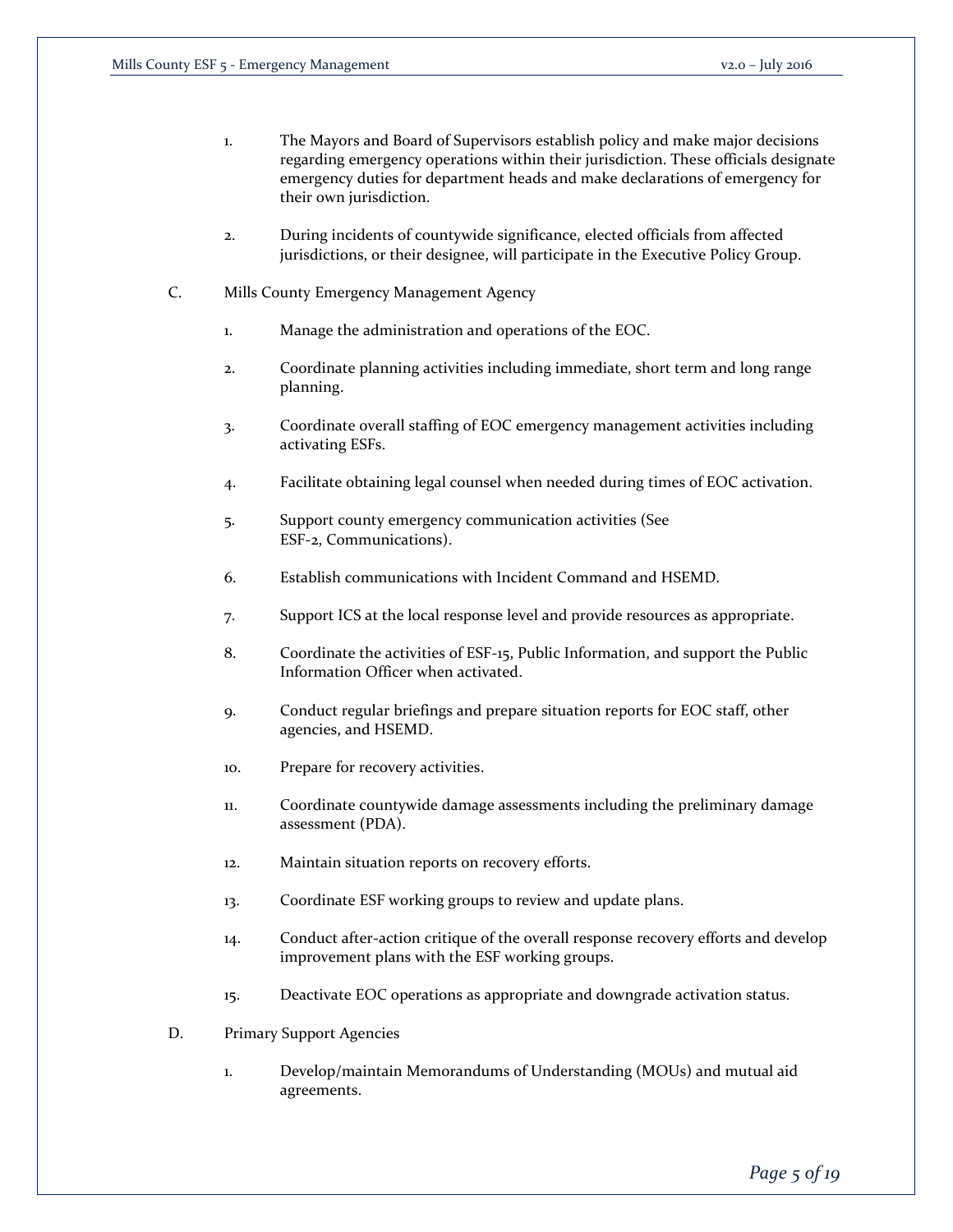- 2. Response, planning and operations are developed, tracked and implemented through this ESF.
- 3. Identify deficiencies in plans and determine appropriate corrective action recommendations.
- 4. Execute ESFs and Standard Operation Procedures (SOPs); alert personnel and prepare for possible mobilization including staffing 24-hour operations, if appropriate.
- 5. Participate in county emergency planning efforts, including attendance at ESF working group meetings.
- 6. Support emergency response operations.
- 7. Communicate information to and coordinate actions with Incident Command and the EOC, as appropriate.
- 8. Utilize ICS and NIMS and provide resources as appropriate.
- 9. Provide a liaison to the EOC as requested.
- 10. Participate in the damage assessment process and disaster recovery process, as appropriate.
- 11. Provide technical assistance and resources to support recovery process, as appropriate.
- 12. Track disaster-related expenditures.
- 13. Implement improvements as appropriate.

## **V. ATTACHMENTS**

| ESF Attachment 5.1 | EOC Activation & Organization Chart                              |
|--------------------|------------------------------------------------------------------|
| ESF Attachment 5.2 | Area Command Organizational Chart                                |
| ESF Attachment 5.3 | Emergency Response Checklist – Emergency Management              |
| ESF Attachment 5.4 | <b>Emergency Operations Center Standard Operating Guidelines</b> |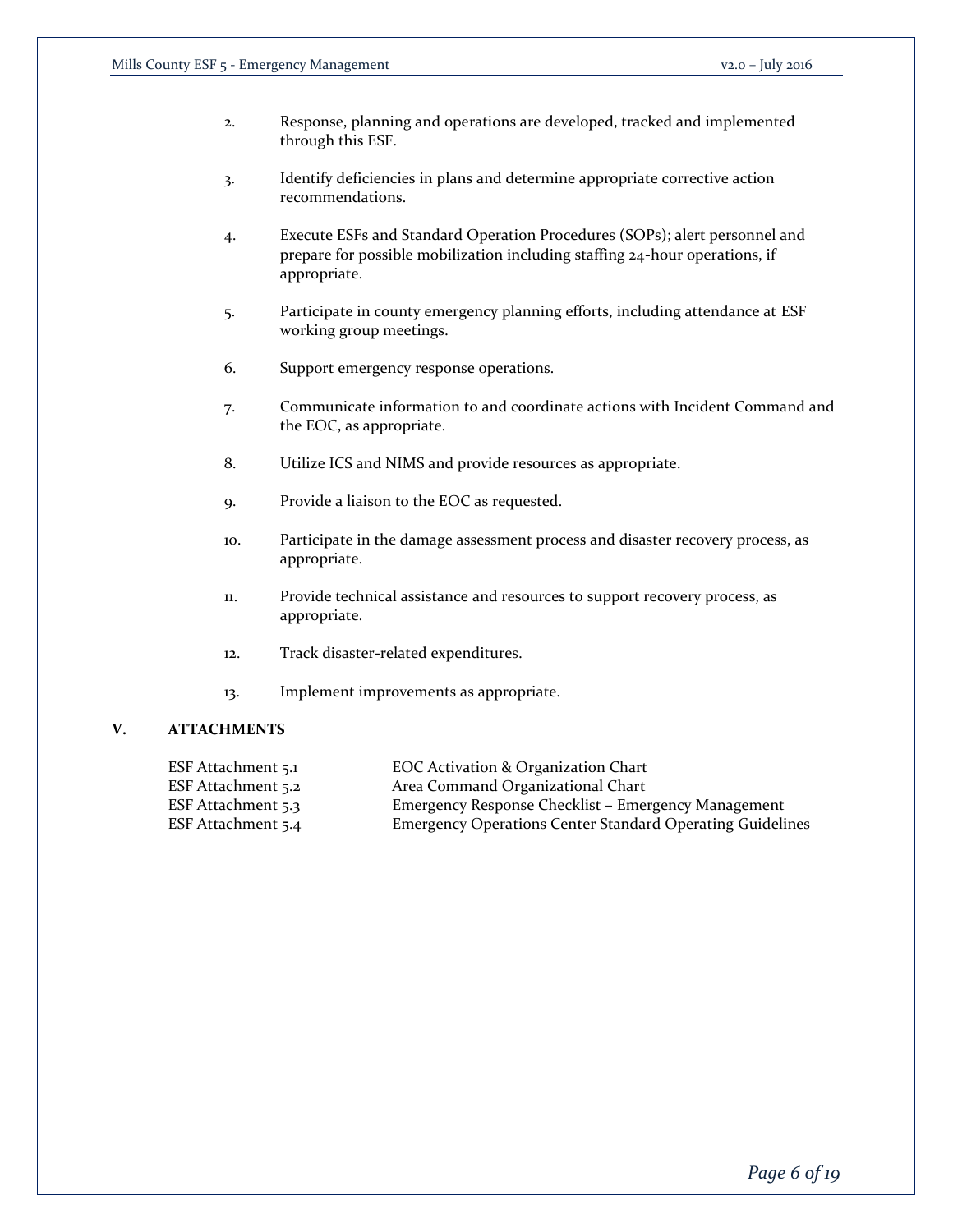**ESF Attachment 5.1 EOC Activation & Organizational Charts**

# **[5.1.1] EOC ACTIVATION CHART**

| <b>ACTIVATION</b><br><b>LEVEL</b> | <b>GENERALIZED DESCRIPTION OF LEVELS/ACTIVITIES</b> |                                                                                                                                                                                                                                                                                                                                                                                                                                       |  |
|-----------------------------------|-----------------------------------------------------|---------------------------------------------------------------------------------------------------------------------------------------------------------------------------------------------------------------------------------------------------------------------------------------------------------------------------------------------------------------------------------------------------------------------------------------|--|
| $\bf{1}$                          | <b>Normal</b>                                       | Existing resources and capabilities are not necessarily<br>coordinated outside of their own jurisdiction or outside of<br>their immediate discipline. Normal administrative,<br>planning, training, and exercise activities are scheduled<br>and carried out.                                                                                                                                                                         |  |
| $\overline{\mathbf{2}}$           | <b>Limited</b>                                      | <b>Request of limited coordination by available EMA staff</b><br>for a single jurisdiction or single discipline. This<br>is done from the incident scene, command post, or agency<br>administrative offices. Select procedures and portions of<br>the EOP are utilized as needed.                                                                                                                                                     |  |
| 3                                 | <b>Partial</b>                                      | Activities include the activation of select ESFs primary and<br>support entities are notified to support incident activities<br>and staff the EOC. EOC may be activated but 24-hour<br>staffing is unlikely. EOP Base plan concepts and select<br>ESFs are implemented. Activities may include integration<br>of IMAC or state resources.                                                                                             |  |
| $\overline{4}$                    | Full                                                | In a full-scale activation, all ESF primary and support<br>entities are notified and the EOC is fully staffed for 24-<br>hour coverage. Local capabilities are largely depleted or<br>inadequate to respond to the wide geographic dispersion<br>or complexity of the incident. Activities include the<br>coordination of local<br>resources and the integration of state and/or federal<br>resources into local response priorities. |  |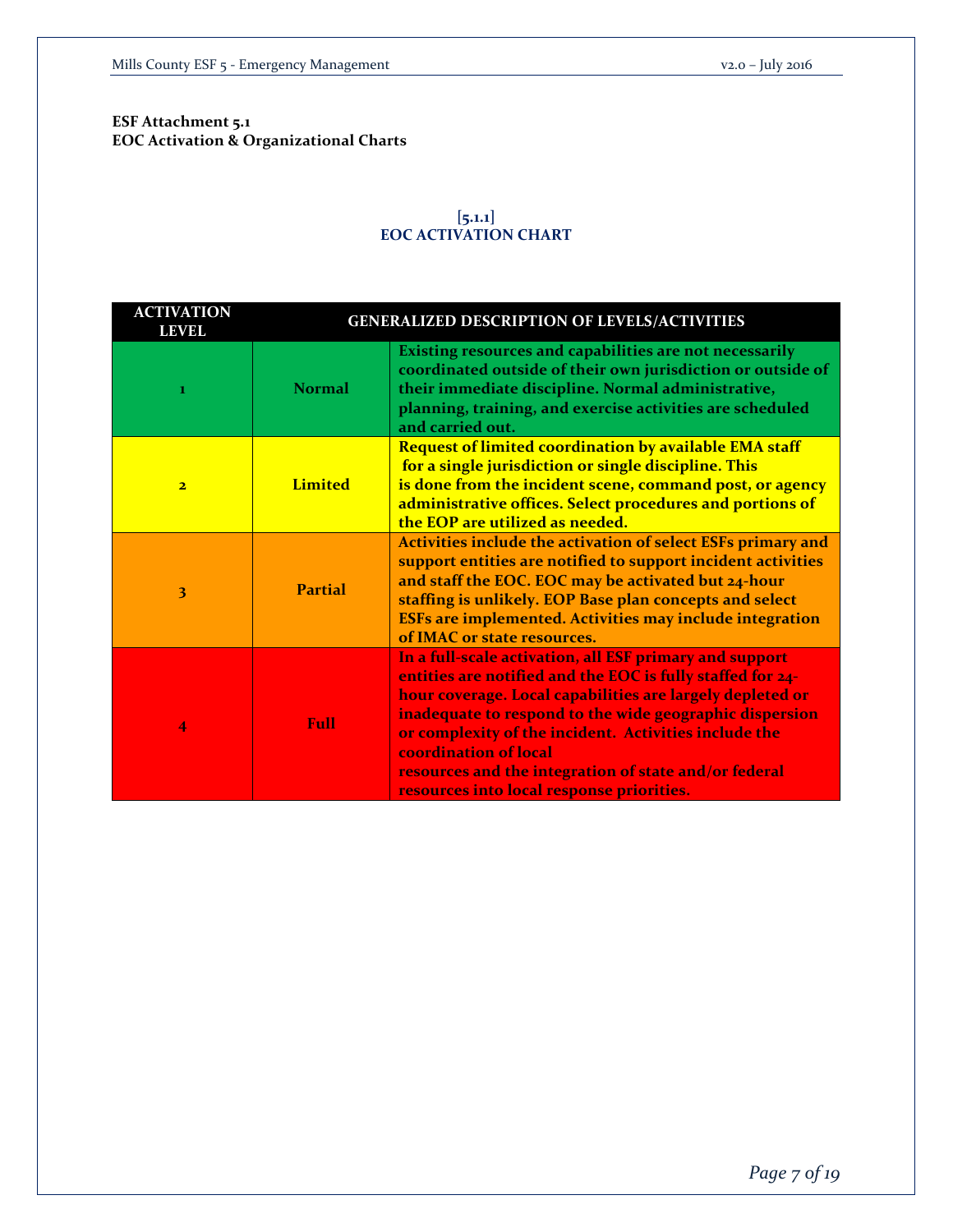

*Page 8 of 19*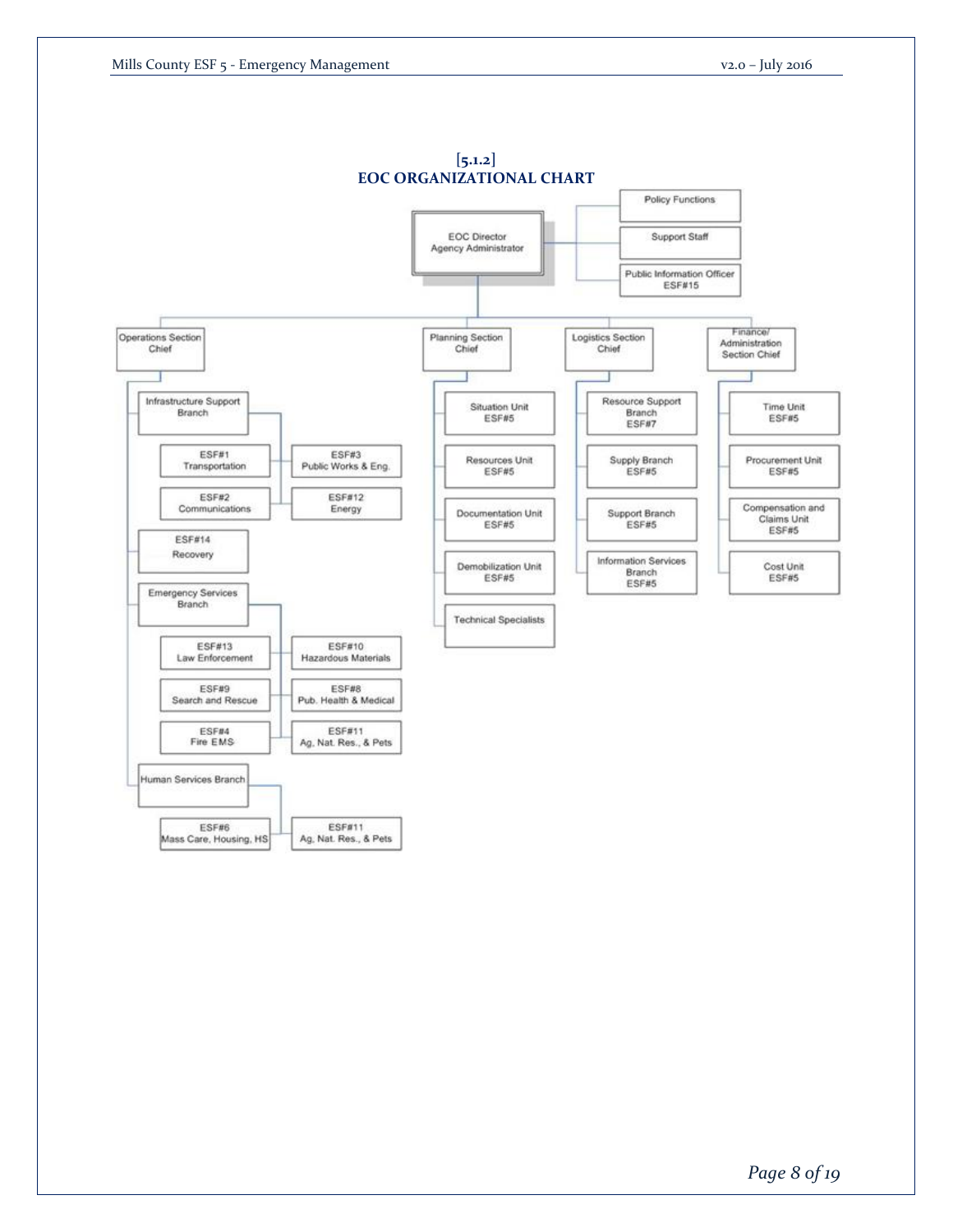# **ESF Attachment 5.2 Area Command Organizational Chart**

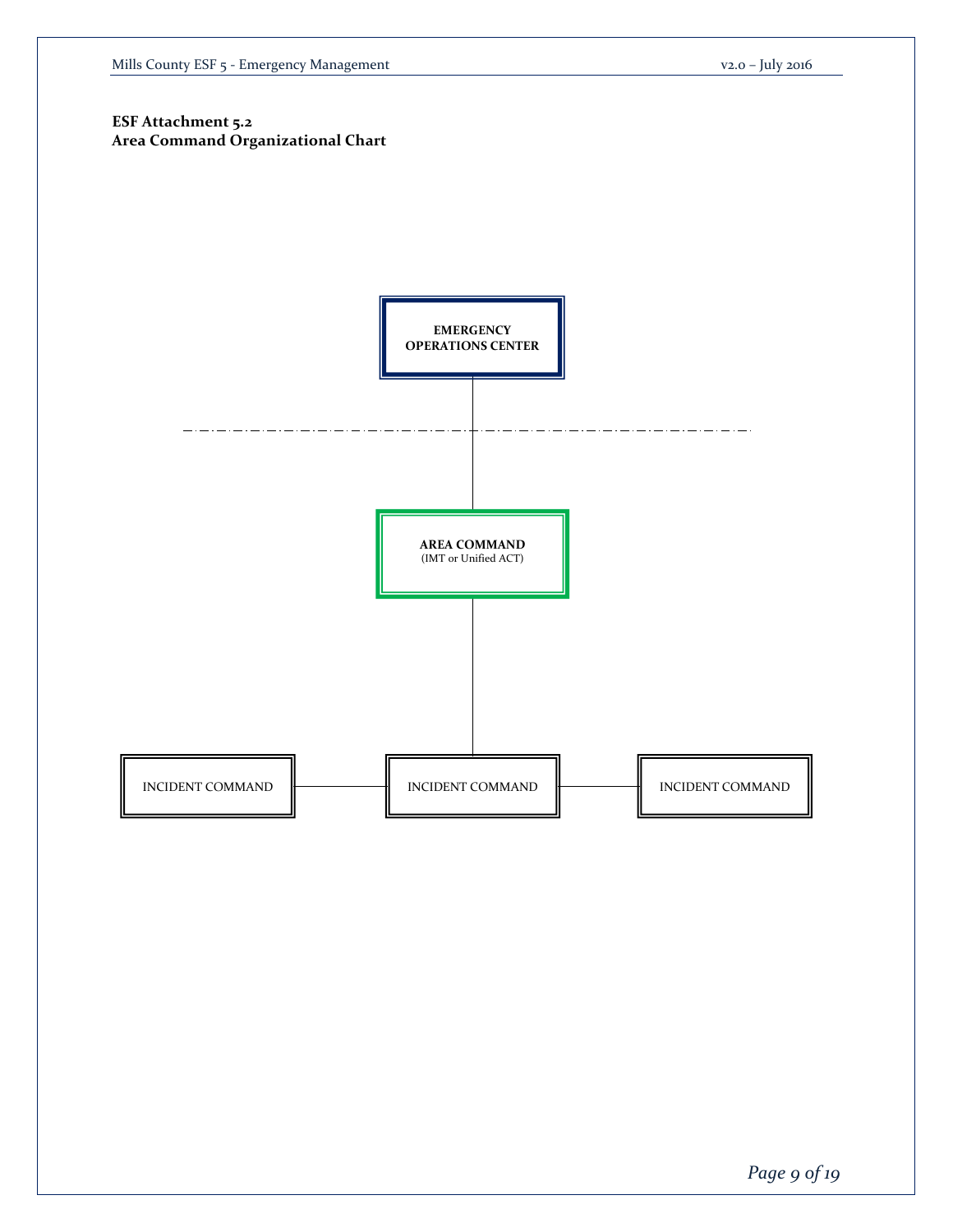# **ESF Attachment 5.3 Emergency Response Checklist – Emergency Management**

| <b>Emergency Response Checklist - Emergency Management</b>                                                               |                                                                                                                                                                                                                                                                                                                                                                                                                                                            |  |  |  |
|--------------------------------------------------------------------------------------------------------------------------|------------------------------------------------------------------------------------------------------------------------------------------------------------------------------------------------------------------------------------------------------------------------------------------------------------------------------------------------------------------------------------------------------------------------------------------------------------|--|--|--|
| <b>Emergency Management Phase</b>                                                                                        | <b>Actions</b>                                                                                                                                                                                                                                                                                                                                                                                                                                             |  |  |  |
| <b>Mitigation</b><br>Activities designed to prevent or<br>lessen the effects of a hazard.                                | Participate in the hazard identification process<br>and identify and correct vulnerabilities.<br>Develop emergency preparedness programs<br>and present them to the public.                                                                                                                                                                                                                                                                                |  |  |  |
| <b>Preparedness</b><br>Activities designed to improve<br>Readiness capabilities.                                         | Maintain this ESF Annex and its attachments.<br><b>Ensure County and City personnel are</b><br>provided with opportunities to take emergency<br>operations training.<br>Maintain the Emergency Operations Center.<br>Develop and maintain standard operating<br>guides and checklists to support Emergency<br>Management activities.<br>Ensure notification and call-up lists are current.<br>Develop emergency exercises to support ESF<br>#5 activities. |  |  |  |
| <b>Response</b><br>Activities designed to save lives, protect property<br>and contain the effects of an event.           | Activate the EOC and notify County and City<br>agencies as needed.<br>Request mutual aid as needed.<br>Request assistance from HSEMD, if dictated by<br>the situation.<br>Coordinate the activities of all responding<br>agencies.<br>Conduct other specific response actions as<br>dictated by the situation.                                                                                                                                             |  |  |  |
| Recovery<br>Activities designed to ensure continued<br>public safety and return the community<br>to pre-disaster levels. | Continue to coordinate the activities of all<br>responding agencies.<br>Support community recovery activities.<br>Schedule after-action briefings and develop<br>after-action reports.<br>Develop and implement mitigation strategies.<br>Make necessary changes in this ESF Annex<br>and supporting plans and procedures.                                                                                                                                 |  |  |  |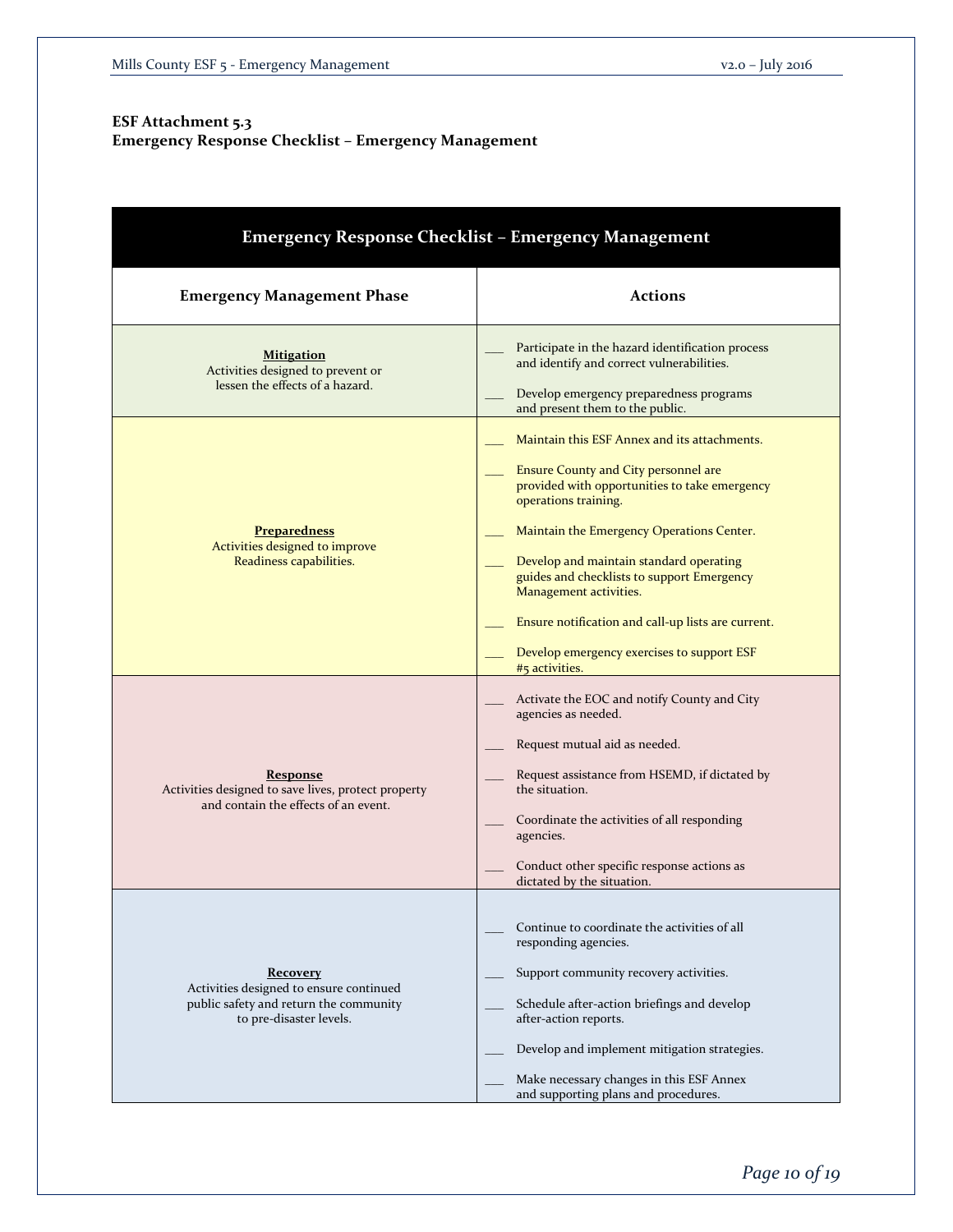## **ESF Attachment 5.4**

# **Emergency Operations Center Standard Operating Guidelines**

#### **Purpose**

A fully capable emergency operations center is an essential element of a comprehensive emergency management program. An EOC is necessary to ensure continuity of operations within the county and its municipalities during major emergencies and disasters. A countywide EOC is a facility designated for managing an emergency event. It is where chief executives, department heads, or their designees make decisions regarding resource allocation and coordination while providing incident communication, overall direction for disaster emergency response, and development of public policy. This Standard Operating Guide(SOG) guides the EOC, supporting personnel and resources during a significant event. This procedure provides a framework for response and support; it's not intended to limit the actions needed for an efficient and effective response and support coordination. Depending on the scale of the event, this SOG will be subordinate and provide support to the Mills County Emergency Operations Plan. By locating jurisdictional decision makers and support agency personnel in a single facility, the EOC, the following advantages are realized:

## **A. Centralizes Incident Management Support**

- 1. Provides central point where all information related to the incident is received and analyzed, incident priorities are determined, strategies are developed and critical resources are assigned to tactical operations.
- 2. Provides for operations during extended periods of time.
- 3. Enhances coordination between involved jurisdictions/agencies and provides for the efficient and effective use of all modes of communications available for the incident.
- 4. Provides a centralized location to conduct necessary planning meetings, briefings, media briefings, press conferences, public information releases and other information dissemination.

## **B. Provides for Situation Status Management**

- 1. Establishes a central location for information to be gathered, analyzed, tracked, displayed, distributed and stored.
- 2. Provides for the verification of information.
- 3. Provides for immediate availability of incident information.

#### **C. Provides for Resource Status Management**

1. Establishes a single location for resources to be tracked (e.g., personnel, equipment,), their location and status.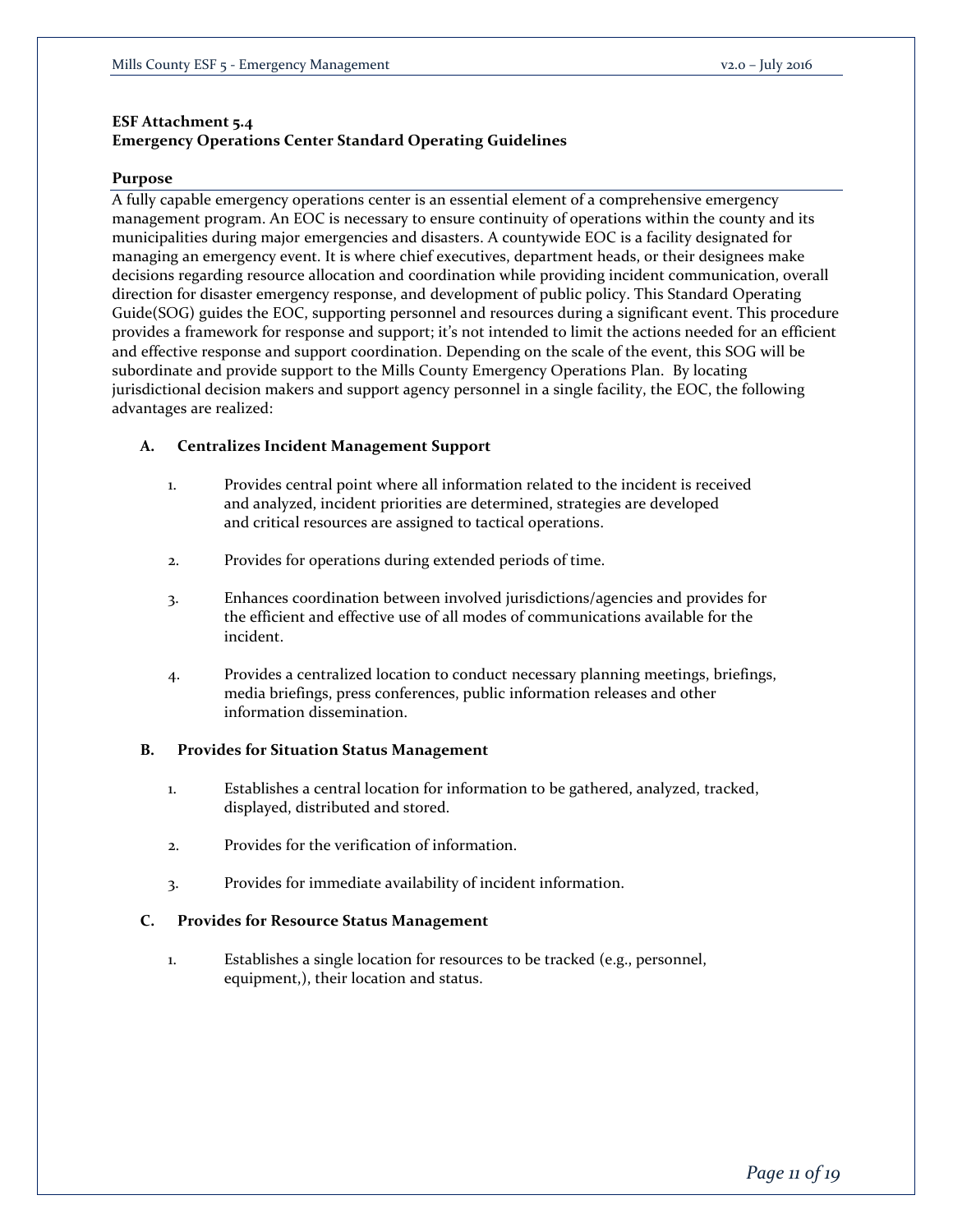#### **Situation and Assumptions**

#### **A. Situation**

- 1. The county and its municipalities are subject to many hazards that would require the use of a centralized EOC to facilitate policy-making, coordination, and control of operating forces in a large-scale emergency/disaster situation.
- 2. Normally, significant emergencies and disasters would be controlled from the EOC. Field (tactical) operations will be controlled from one or more Incident Command Post(s) which will be located near the emergency/disaster scene
- 3. The EOC has the capability to communicate with the necessary local, state, and federal agencies needed in times of emergency.
- 4. For incidents that are more localized but where their scope or complexity would still require multi-agency coordination and it would be impractical to use the designated EOC, a temporary EOC would be activated. This could take place at a local Fire Station, City or Community Hall, or a mobile EOC.

#### **B. Assumptions**

- 1. The EOC procedures will be adequate for all disaster conditions that could arise for the county.
- 2. The Emergency Management Coordinator will facilitate the review and update of EOC procedures as necessary for an adequate response.
- 3. The EOC procedure provides for the centralized locating of five functional sections of incident command with NIMS: Command; Operations; Planning; Logistics; and Finance. Within those organizational structures, common functions will be grouped and coordinated by use of Emergency Support Functions (ESFs).
- 4. Close coordination must be maintained between all political subdivisions of the county and their subordinate emergency response and support agencies and any Incident Command Posts (ICPs) to identify special considerations, secondary threats, and available resources.

## **Concept of Operations**

## **A. EOC Location**

The primary EOC is located at 418 Sharp St, Glenwood (County Courthouse). The facility is a designated and dedicated EOC facility. Supplies are maintained in a state of readiness for conversion and activation when needed. The EOC serves as the centralized location in which EOC/ESF and support staff will report for duty and assume their roles in the EOC. Emergency response activities and work assignments will be planned, coordinated, and delegated from the EOC. In the event that the primary EOC cannot be used, an alternate EOC will be established at an appropriate location that can support operations. One location includes the Glenwood Police Department.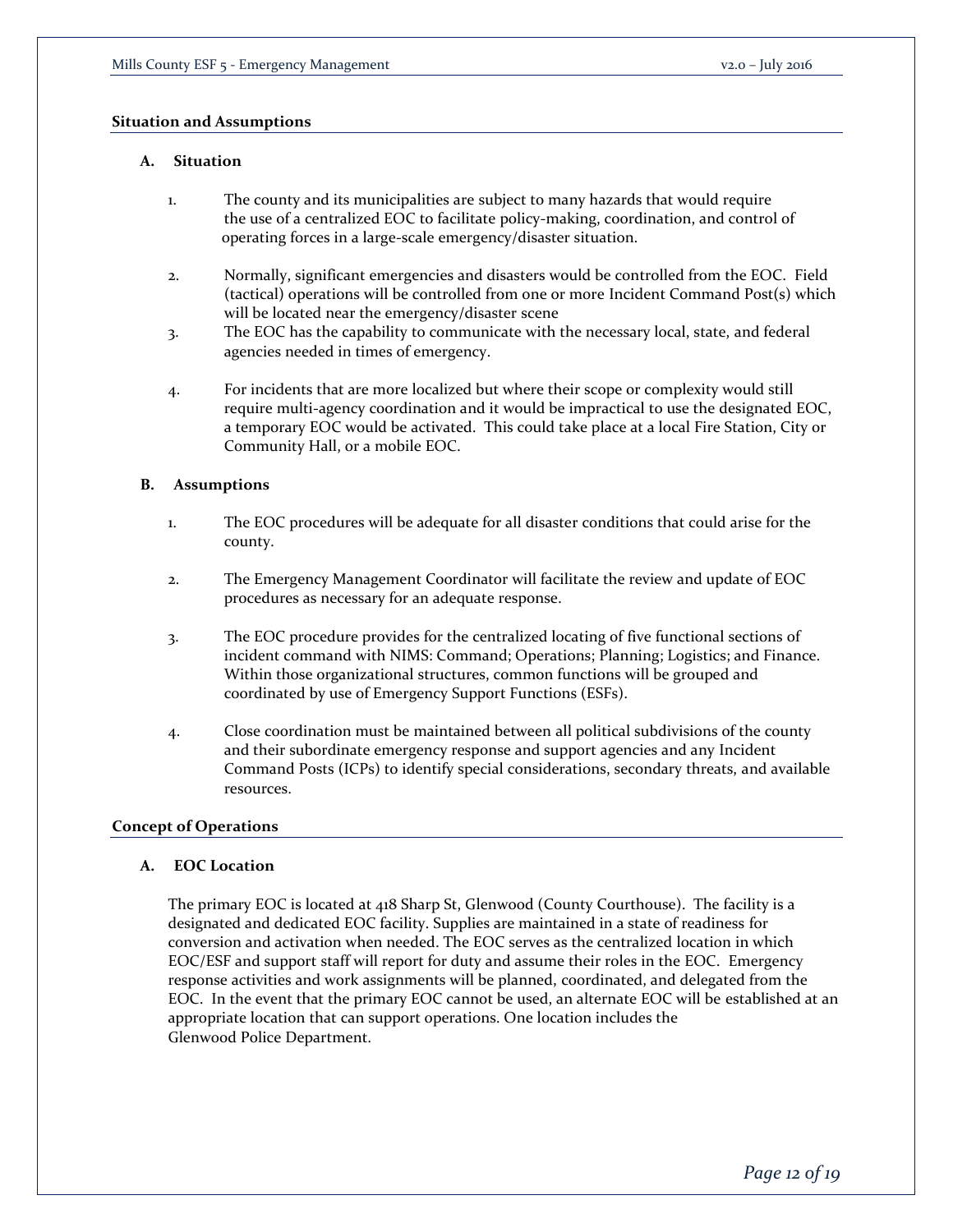# **B. Establishing an Alternate EOC**

Depending on the dynamics of an incident, it may be necessary to relocate to another location to perform EOC functions. The incident may either disrupt the functionality of the primary EOC or it may jeopardize the safety of staff working at the primary EOC. The back-up EOC location should be established at a facility that would lend itself to the core functions that need to be performed and would not require extensive logistical support to begin EOC operations as time to transfer from primary to secondary may be limited and emergent.

The incident itself may be more localized but still require coordination and policy support of the typical EOC. In these cases, the EOCs functions may be located at a forward/alternate EOC established specifically for that event. This may occur at a local fire or police station, city or community hall, or a mobile EOC/ICP.

# **C. Types of Emergencies**

The county is at risk from various emergencies and/or hazards. The following list identifies those that would pose the greatest need of an elevated response:

- 1. Natural disaster (tornado, wind damage, flooding, winter weather)
- 2. Hazardous Materials Incidents
- 3. Widespread utility failure
- 4. Explosion (intentional or unintentional)
- 5. Pandemic, Biological events
- 6. Mass Casualty or Fatality events
- 7. Civil Disorder
- 8. Terrorism

## **D. Emergency Classification Levels**

An Emergency Classification is a description of conditions which indicate a level of risk to the county and level of activation of the EOC. The Emergency Classification Levels and corresponding color codes are:

**Level 1 (Normal Status)**: Existing resources and capabilities are not necessarily coordinated outside of their own jurisdiction or outside of their immediate discipline. Normal administrative, planning, training, and exercise activities are scheduled and carried out. EOC activation would not be required.

**Level 2 (Limited Activation)**: Request of limited coordination by available EMA staff for a single jurisdiction or single discipline. This is done from the incident scene, command post, or agency administrative offices. Select procedures and portions of the EOP are utilized as needed.

**Level 3 (Partial Activation)**: Activities include the activation of select ESFs primary and support entities are notified to support incident activities and staff the EOC. EOC may be activated but 24 hour staffing is unlikely. EOP Base plan concepts and select ESFs are implemented. Activities may include integration of IMAC or state resources.

**Level 4 (Full Activation):** In a full-scale activation, all ESF primary and support entities are notified and the EOC is fully staffed for 24-hour coverage. Local capabilities are largely depleted or inadequate to respond to the wide geographic dispersion or complexity of the incident. Activities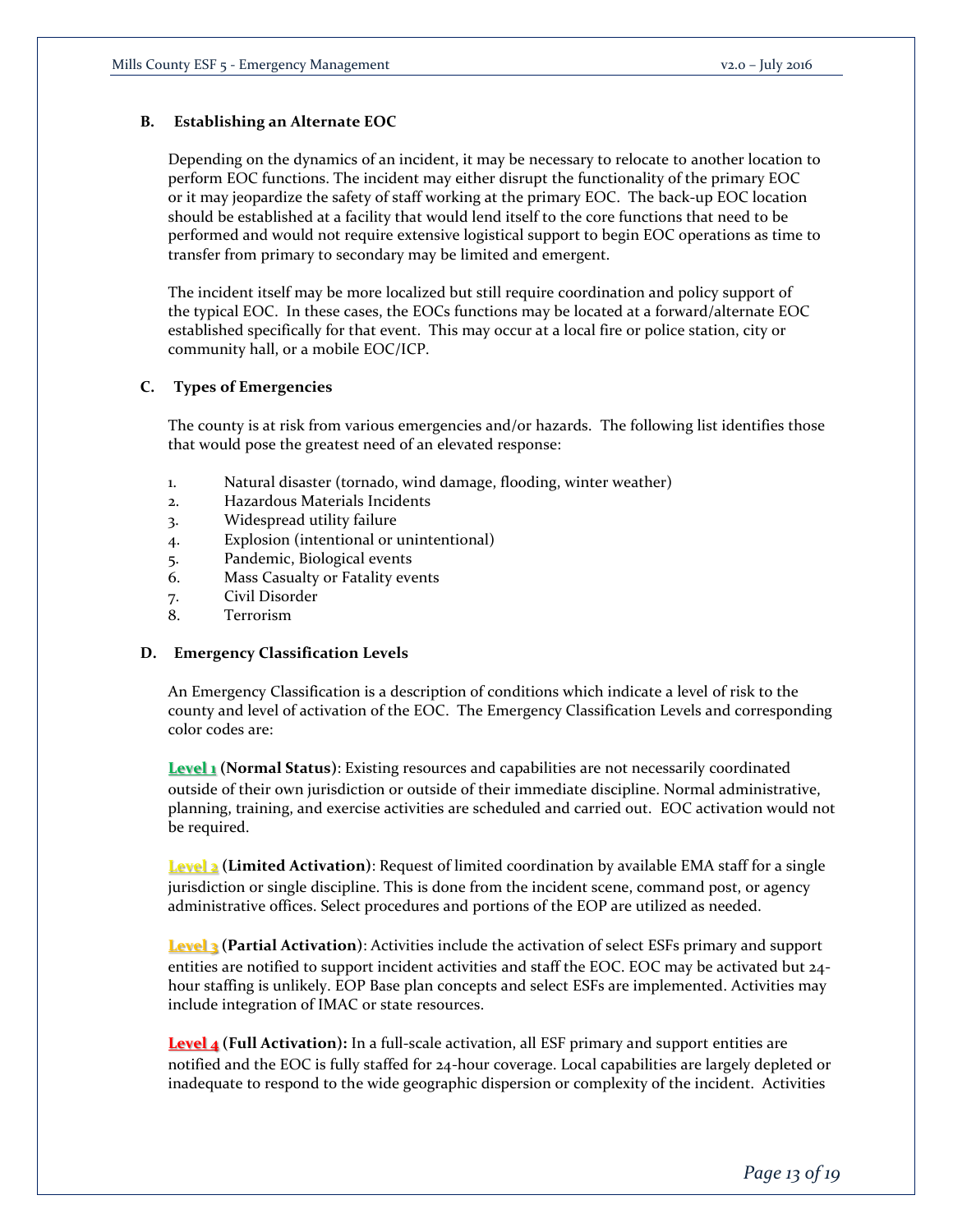include the coordination of local resources and the integration of state and/or federal resources into local response priorities.

#### **Organization & Assignment of Responsibilities**

In accordance with county and municipal resolutions adopting the National Incident Management System (NIMS), during emergency operations the EOC will be organized as needed into five major functional areas: Command, Operations, Planning, Logistics, and Finance. These primary functions will oversee and manage the Emergency Support Functions which coordinate common emergency/disaster response functions. The ESF model is consistent with contiguous counties, HSEMD Iowa Emergency Operations Plan and the National Response Framework. This system of ICS and ESF management components provides the flexibility needed to respond to an incident as it escalates in severity.

#### **A. Mayors/Board of Supervisors (or designees)**

Respectively, the Mayor or Board of Supervisors (Chairman) is the chief executive of their jurisdiction and in as such is responsible for the overall emergency/disaster response and recovery. Responsibility for Direction and Control of operations is delegated to the Emergency Management Commission and its agency. Primary responsibilities include:

- Declaring State of Emergency/Disaster.
- □ Requesting activation of Emergency Operations Center (EOC).
- Executive authorization for funding of emergency measures.
- $\Box$  Formal requests for local State of Emergency and Governor's Declaration of Emergency/Disaster.
- $\Box$  Review public information statements and releases.

#### **1. Declaration of a State of Emergency/Disaster**

The Chief Executive is charged with the maintenance of order and safety necessary to the successful continuation of the jurisdictions lawful mission, and is further charged with the authority to protect the residents and visitors of the jurisdiction and public property. When faced with mass disruptions, activity of a violent and destructive nature, or other events of a serious enough nature to threaten the jurisdiction may declare a "state of emergency or disaster".

#### **B. Emergency Management Commission**

Iowa Code 29C requires that in every county, an emergency management commission be formed to provide for all phases of emergency management. Each jurisdiction is represented on the commission by their chief elected official or (elected designee) to include the County Sheriff. The commission establishes the Emergency Management Agency and appoints an Emergency Management Director/Coordinator to direct the agency and implement the statutory authorities of the commission on behalf of all jurisdictions. It is upon the information and recommendations of the Emergency Management Director/Coordinator that the Chief Elected Officials or the Executive Policy Group make policy decisions regarding the emergency response and recovery efforts.

#### **C. Executive Policy Group (Command Section)**

When multiple jurisdictions are involved, Commission Members (the Chief Executives or his/her designee) will form the Executive Policy Group. The Executive Policy Group is a unified organizational structure and is scalable to the nature of the incident and extent of damage. Primary Responsibilities include:

D Policy level decisions.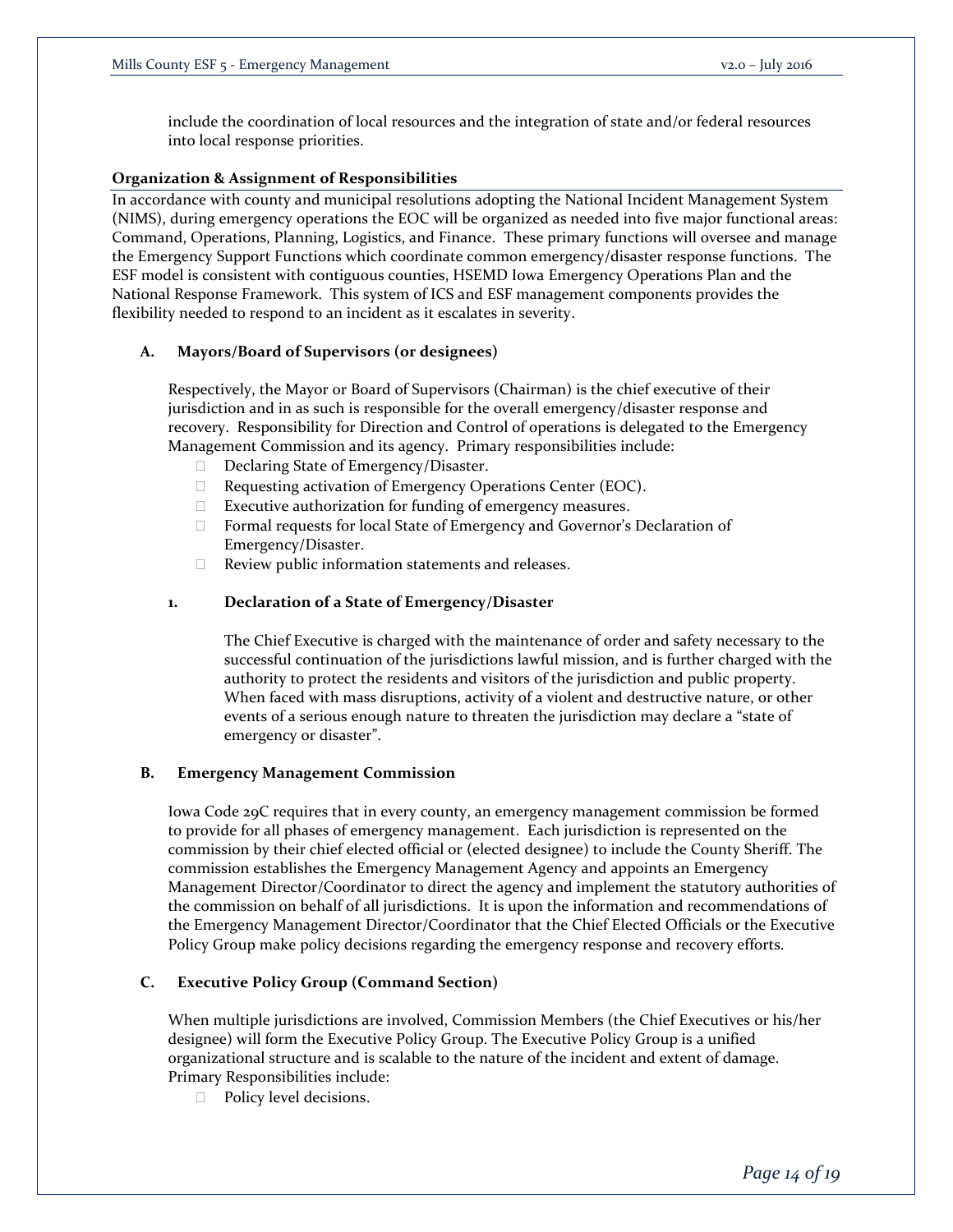- □ Fiscal authorization.
- $\Box$  Strategic policy, direction for response, recovery, and resumption of normal operations.
- $\Box$  Review public information statements and releases.

#### **D. Operations Section**

The Operations Section Chief is responsible for the organization of the Operations Section and the development and execution of its specific tactics. The Operations Section includes all activities that are directed toward coordinating and supporting reduction of the immediate hazard, establishing control, and restoration of community operations. This section consists of those ESFs that are responsible for public safety and carrying out response activities. EOC/ESF staff receive and evaluate requests for assistance and resources, establish priorities, and relay operational status and information to the EOC Director and Executive Group. The overall responsibility of this section is to coordinate with field operations. Primary responsibilities include:

- $\Box$  Coordinating all field operations.
- □ Liaising with Planning & Intelligence, Logistics, and Finance & Administration.
- □ Access Control.
- Mutual Aid and Multi-Agency Response Coordination.

#### **E. Logistics Section**

The Logistics Section has responsibilities for the procurement of personnel and equipment necessary for the management of and recovery from the emergency, and material support necessary to conduct the emergency response (e.g. personnel call-out, equipment acquisition, lodging, transportation, food, etc.). The Logistics Section coordinates the procurement and provision of emergency resources and support for the response and recovery operations being conducted for the emergency or disaster. Primary responsibilities include:

- □ Procurement and routing of all resources to support EOC and field operations.
- **Emergency contracts for services.**
- Personnel.
- □ Transportation management (movement of personnel/supplies).

#### **F. Planning Section**

The Planning Section is responsible for receiving, evaluating, and analyzing all disaster information and providing updated status reports to EOC management and field operations. The Planning Section is responsible for gathering, analyzing, evaluating and disseminating technical information and making recommendations. The Planning Section maintains information on the overall response effort and develops the Incident Action Plan for the next operational period. Planning is also responsible for damage assessment and developing specialized technical assessments of the event. Primary responsibilities include:

- $\Box$  Receiving, evaluating, and analyzing all disaster information and providing updated status reports to EOC management and field operations.
- Coordinating damage assessment reports and developing specialized tech assessments.
- □ Post Situation Status Information in EOC.
- $\Box$  Keep records and documentation of all EOC activities.
- $\Box$  Identify inaccuracies and conflicting reports.
- $\Box$  Coordinate with Operations and Logistics to capture and centralize resource status information.
- $\Box$  Prepare and maintain resource status boards, charts and lists to display current status and location of tactical resources.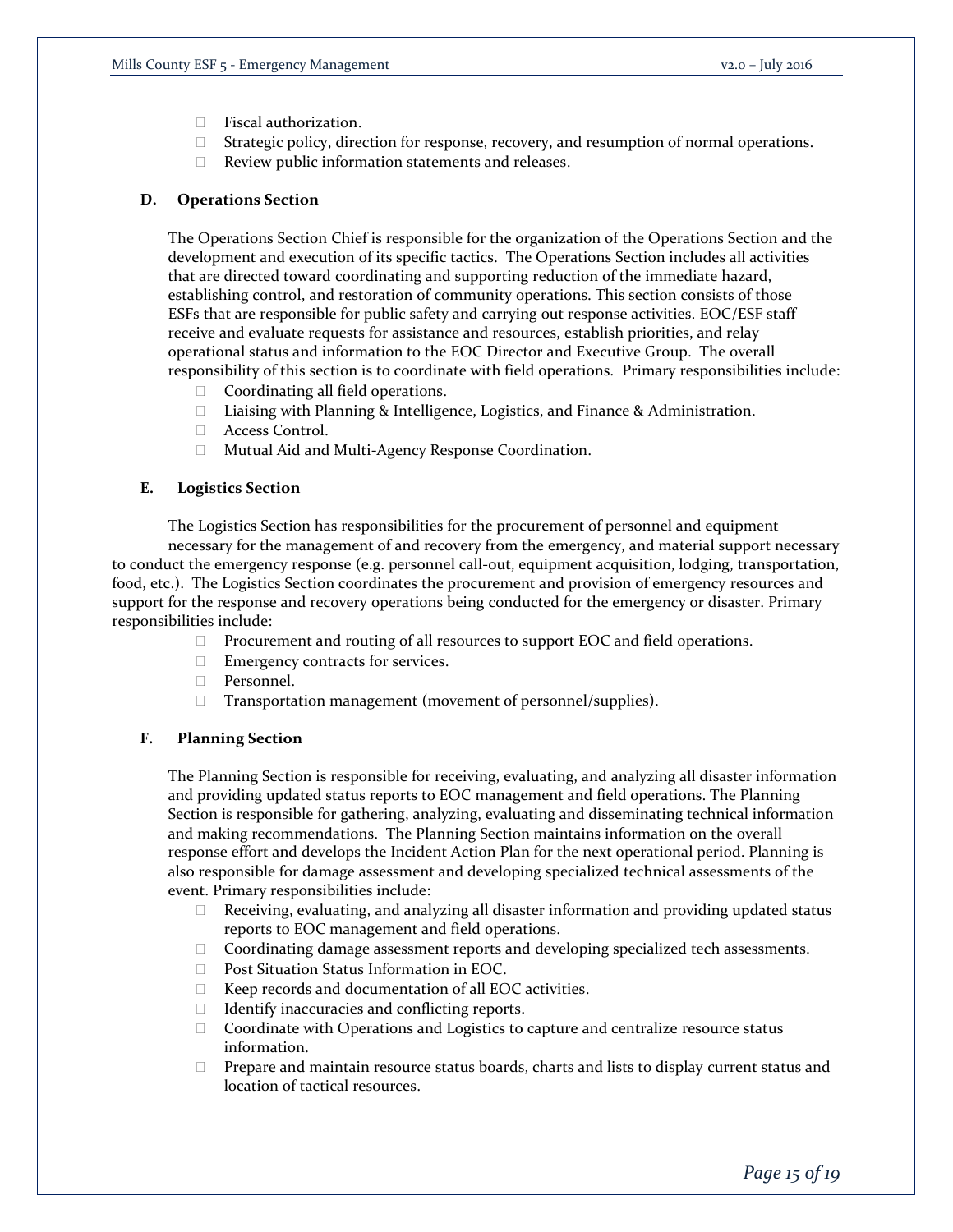$\Box$  On an ad hoc basis, provide technical knowledge, skills, and abilities in specialized areas during the incident response as required.

## **G. Finance Section**

The Finance Section is responsible for coordinating all finances for emergency funding, cost accountability functions for incident operations, and the supervision of financial and contracting services for emergency/disaster operations. This will be accomplished by assisting jurisdictional finance personnel in the above priorities to help assure each jurisdiction will have data required for disaster reimbursement. Also, to ensure the Planning Section personnel have data to aid in damage assessment operations. Primary responsibilities include:

- $\Box$  Account for documentation of all emergency expenses including labor, benefits, purchases, and contracts.
- Fiscal analysis to determine total expenses, funding authorization, and funding sources.
- $\Box$  Identify sources of emergency financial support to citizens and jurisdictions.
- Monitor all authorized expenses as needed.
- $\Box$  Audit all expenditures to verify budget account, invoices, and documentation (local level).
- $\Box$  Recommend budget and funding plans for emergency and recovery expenses.

#### **H. Public Information Officer / Joint Information Center**

The EOC Director will appoint a disaster Public Information Officer (PIO) who will serve as the primary spokesperson for the disaster/emergency response and recovery effort. It will be policy that all external communications regarding status, operations, and public notices be coordinated between all agencies and jurisdictions involved in the event. The PIO is the liaison to the news media and provides news releases and other information as approved by the EOC Executive Policy Group, assuring that official statements are issued only by those authorized to issue such statements. The PIO provides information for the response to inquiries from the public relative to the disaster, accredits bona fide members of the news media operating in the disaster area, and ensures that a Joint Information Center (JIC) is staffed as required. Primary responsibilities include:

- □ Media contact and coordination.
- $\Box$  Public information statements and releases.
- $\Box$  Coordinates media releases with all involved jurisdictions/agencies.
- $\Box$  Coordinates activity in a JIC, if one is activated.
- $\Box$  Controls and corrects misinformation and rumors.
- □ Communication to residents.

#### **1. Joint Information Center**

A JIC should be implemented when multiple jurisdictions have response and recovery responsibilities regarding the event. In the JIC, best practices of information management can still be accomplished by gathering those personnel assigned to the public information function by their respective jurisdictions. From such, the EOC Director identifies the lead PIO who will oversee the public information function and assigned staff. All information management functions will still be managed as described above.

#### **I. Safety Officer**

A Safety Officer (SO) monitors incident operations and advises on all matters related to operational safety, including the health and safety of emergency responder personnel. The SO has emergency authority to stop or prevent unsafe acts during incident operations. ESF-8 (Public Health and Medical Services) will perform this function in the EOC for assigned EOC staff. There will also be a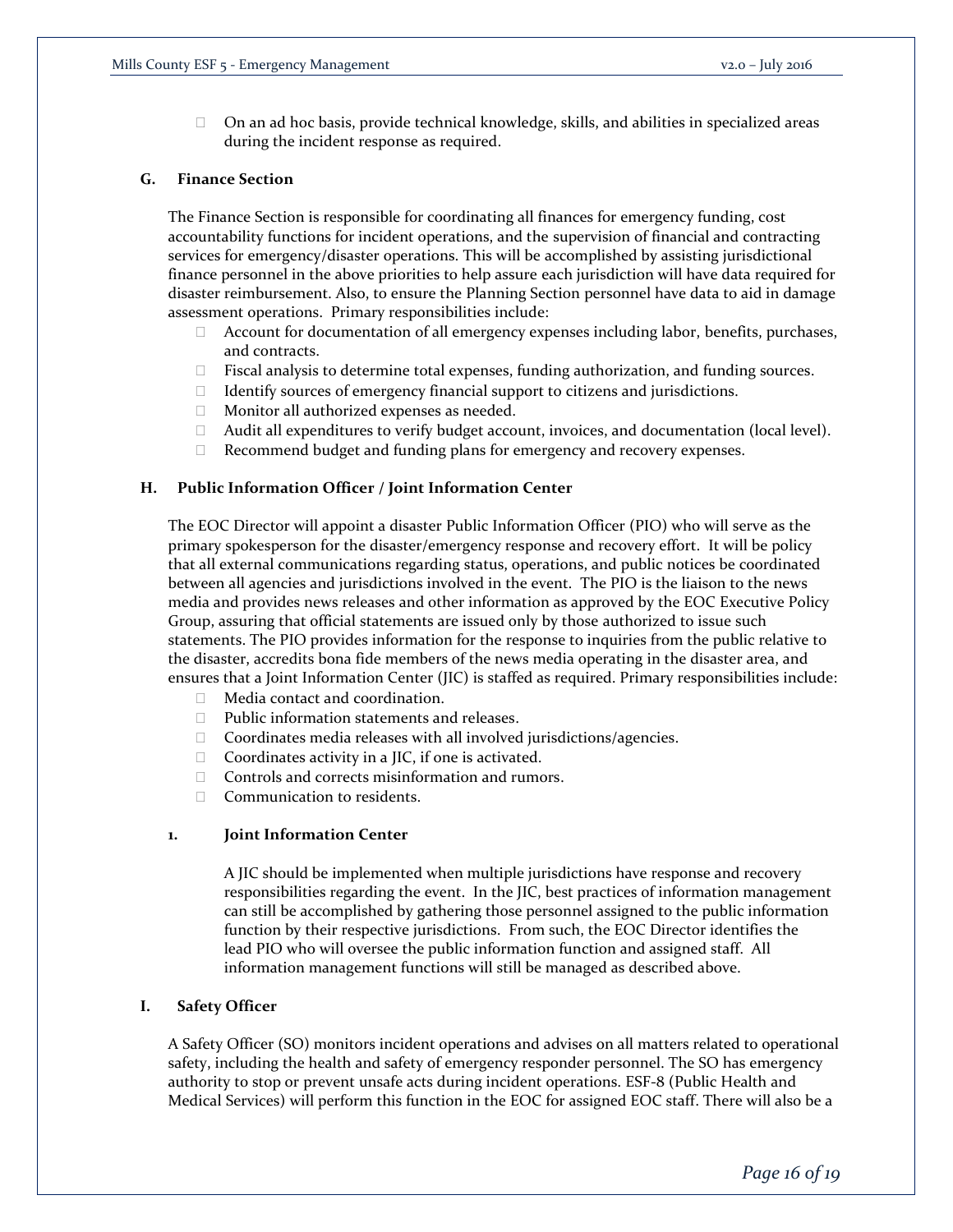designated SO at field operation locations throughout the disaster areas. Both positions will coordinate the responder health & safety initiatives for the overall response. Primary duties include:

- Assess and communicate hazardous and unsafe situations.
- $\Box$  Ensure an incident safety and health plan is developed.
- Develop safety measures or communication to assure personnel safety.
- $\Box$  Prepare and include safety messages in the Incident Action Plan, when applicable.

# **J. EOC Director**

The Emergency Management Director/Coordinator or his/her designee is responsible for serving as the EOC Director. He/she is also responsible for the setup and internal management of the EOC, coordinates the availability of supplies, communications and other equipment, and to establish and provide assistance to the ESF groups as necessary. Primary responsibilities include:

- $\Box$  Set up and administer the EOC facility.
- □ Establish and oversee EOC communications flow.
- $\Box$  Establish and oversee staff registration as they appear for work shift.
- $\Box$  Provide assistance to EOC staff as they begin working at their positions.

## **Direction & Control**

Upon activation at Level 3 or Level 4, the EOC serves as the centralized location to monitor and report the impact of emergencies while providing communication between the EOC, Incident Command Post(s), and surrounding jurisdictions. The EOC is the focal point for coordination, direction and control of emergency preparedness, response and recovery activities county-wide. This procedure applies to all response and recovery activities.

# **A. Activation of the EOC**

The EOC will be activated when necessary to facilitate the county and its political subdivisions' response and subsequent recovery from any emergency. The Emergency Classification Levels are used to classify the significance of the event and status of the EOC. The following individuals are authorized to activate the EOC:

- Emergency Management Coordinator, or his/her designee.
- Chief Executive (Commission Member) of any political subdivision of the County.
- Mills County Sheriff

## **B. Notifications**

In an emergency or disaster, the Mills County E-911 Center and/or the Emergency Management Coordinator will begin the emergency notification procedure for designated EOC personnel. The EOC staff notification is delivered through telephone contact. Notification lists are provided in the EOP Basic Plan Attachments. Alternate notification may also be made using the Code Red Alert System.

A brief message describing the event is included in the notification. The message will ask for availability and will require a response. If the incident does not require all of the EOC/ESF staff, the Emergency Management Coordinator will identify which individuals should be notified.

When notified of an event requiring EOC activation, personnel should report directly to the EOC. If an individual is unsure of whether to report, he or she should contact the EOC. Whenever the EOC activates for a Level 3 or Level 4 response, notification will also be made to Iowa Homeland Security and Emergency Management Division Duty Officer (Iowa Action Officer). The Chairman of the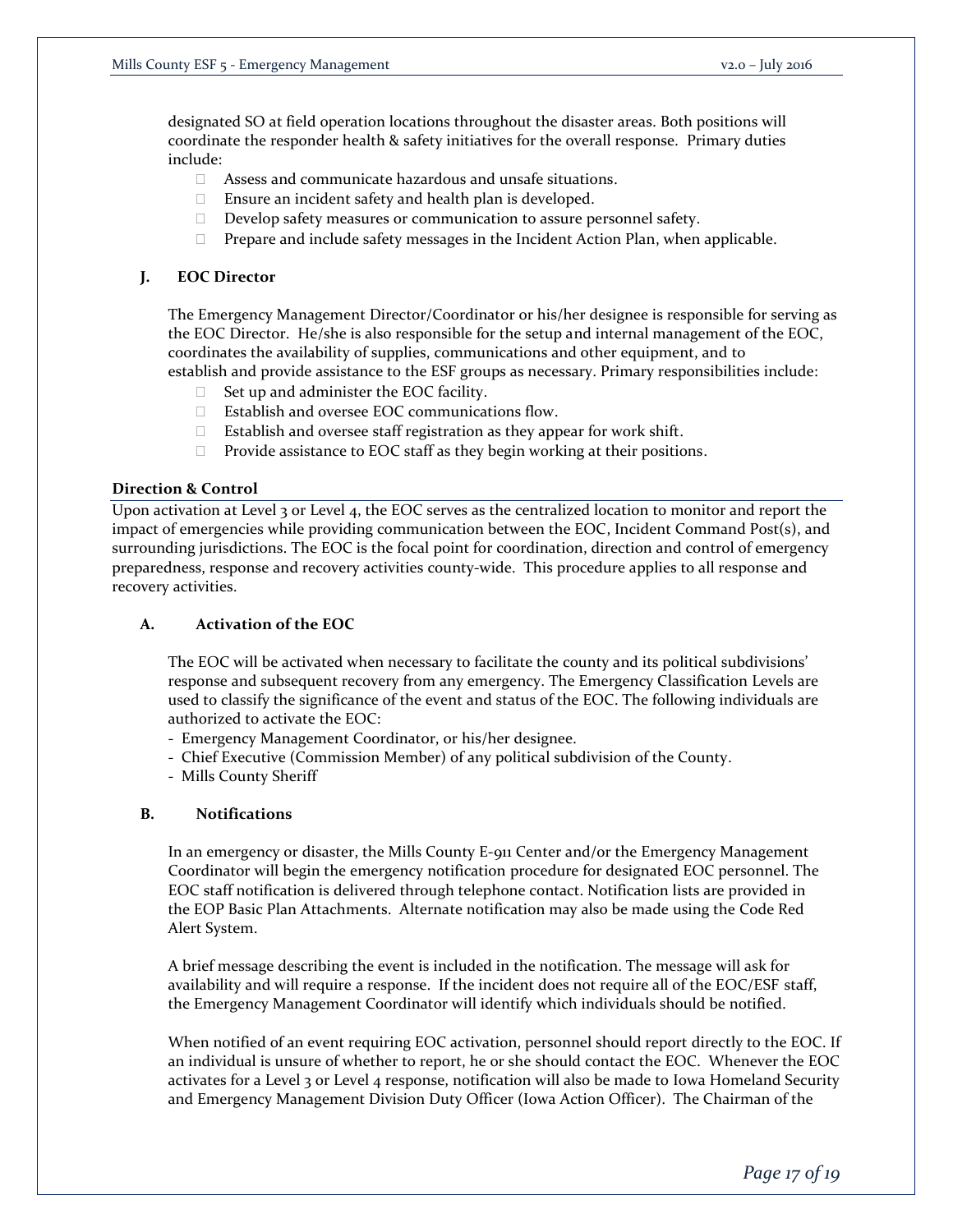Mills County Emergency Management Commission and Chief Executive of involved jurisdictions will also be notified of activation. Additional notifications of activation will be made at the discretion of the Emergency Management Coordinator, or his/her designee.

# **C. EOC Setup**

Upon notification of EOC activation, the Emergency Management Coordinator, or his/her designee will report to the EOC and initiate setup of equipment. General setup responsibilities include:

- $\Box$  Ensure that the EOC is accessible.
- $\Box$  Ensure that adequate furniture, fixtures, telephones, and space are available.
- □ Locate appropriate ESF binders, checklists, and forms for reference and use.
- $\Box$  Establish an EOC entry/exit log sheet and ensure that staff sign in as they arrive.
- $\Box$  Set up and test telephones, fax machines, computers, display boards and other logistical supplies.
- $\Box$  Post communications information (incoming telephone numbers, incoming fax machine numbers, JIC number, ICP numbers, etc.).
- $\Box$  Establish a "break area" where EOC members and administrative staff can take a break and make private calls.
- $\Box$  Continue to monitor EOC ops and logistical needs during the time the EOC is operational.
- $\Box$  Schedule EOC operations so that 24-hour coverage is provided as required by the situation.
- $\Box$  Ensure the work areas and restrooms are cleaned and supplied while the EOC is in operation.

# **D. Security for EOC Access**

Access to the EOC will be controlled at a desk immediately outside the door to the EOC. Prior to being allowed access, staff must show their ID card and sign in. When leaving the EOC, staff will sign-out.

## **E. Communications between the EOC and Response Organizations**

The EOC must maintain communications with first responders, departments, external agencies and other stakeholders. EOC staff will have access to landline and cellular phones and the Internet. In addition, the EOC utilizes the statewide 800 MHz radio system and has the capability to maintain interoperability by patching the 800 MHz system with UHF and VHF systems used by other responders through internal and external communications hardware.

## **F. Incident Documentation**

It is important that the incident be properly documented from the beginning of the incident and continued until the EOC is demobilized. EOC Forms, either hardcopy or electronic, will be provided for each ESF or EOC specialty position to record:

- Time and information for telephone calls made and received
- Time and information for actions requested and taken
- Other general notes and information

Additional documentation will be provided by message forms provided for messages received and sent by EOC staff, maps generated to support the incident, damage assessment forms, and media releases developed by the EOC/JIC or received from other sources. As available, the EOC will enter information into WebEOC (county or state logs as applicable). This system will allow real-time information sharing with other response groups on the system.